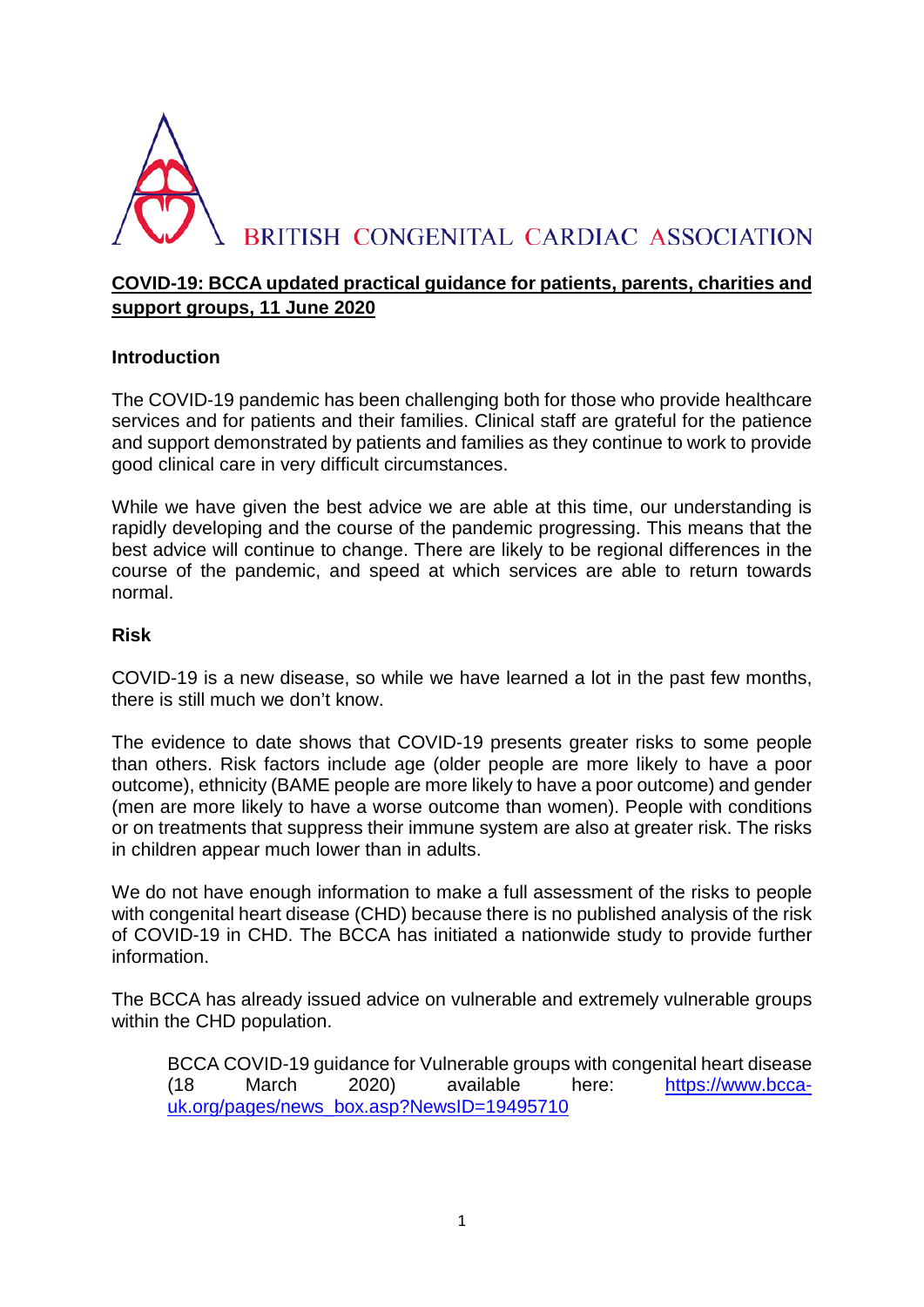Updated BCCA COVID-19 guidance for extremely vulnerable groups with congenital heart disease (27 March 2020) [https://www.bcca](https://www.bcca-uk.org/pages/news_box.asp?NewsID=19495711)[uk.org/pages/news\\_box.asp?NewsID=19495711](https://www.bcca-uk.org/pages/news_box.asp?NewsID=19495711)

Patients with CHD and their families should continue to follow government advice to reduce their risk, including social distancing and hand washing, noting that there are variations in the guidance for the four countries of the United Kingdom. While some patients will be considered vulnerable or highly vulnerable, others will not be considered at increased risk, and should follow the advice given for the general population.

The BCCA is aware that differing advice has been given to patients by different CHD centres as to who may be considered 'extremely vulnerable' to COVID 19. In the absence of direct evidence of the effect of the virus in different CHD lesions, at different ages, such differences may be expected as each clinician uses their best clinical judgement to advise patients. Such judgements must balance the benefits of shielding against the restrictions on activity and household contact that flow from following the UK Government shielding guidance. Where a clinician advises a patient that they are extremely vulnerable and should follow shielding advice, there is a formal process by which such patients can be added to the list of patients shielding and able to access the support provided.

We have seen the emergence of an apparently new condition in children, called paediatric multisystem inflammatory syndrome (PIMS). While this affects the heart in some patients, there is no evidence so far that children with pre-existing heart conditions are more at risk. The Royal College of Paediatrics and Child Health has issued guidance for professionals and, with effective early treatment, the long-term risk appears low although some children may require intensive care.

#### **Hospital care**

In common with other specialties, CHD services have needed to respond to the COVID-19 pandemic. Across the country this has seen a reduction in face to face outpatient clinics, and a focus on only the most urgent operations and cardiology interventions. Hospitals are now working hard to restore services closer to normal, but it will be some time before things are completely back to normal. Some of the new ways of working have been found to be helpful, so hospitals will be looking to make them part of normal practice in future. Over the coming months, feedback from patients will be important to understand what has worked well and what hasn't.

CHD teams up and down the country worked hard to maintain helpline services throughout. Patients and families with questions can still access helplines, and response times should now be improving. Those with greater ongoing needs will have been given access to a named specialist nurse (or the team of specialist nurses). Patients and their families should contact their usual hospital centre for advice if they are worried about their condition getting worse.

We expect to see a gradual return to greater levels of surgical activity (and similarly investigations and cardiology interventions) but once again this will not be a quick return to normal. There will be regional differences in the course of the pandemic, and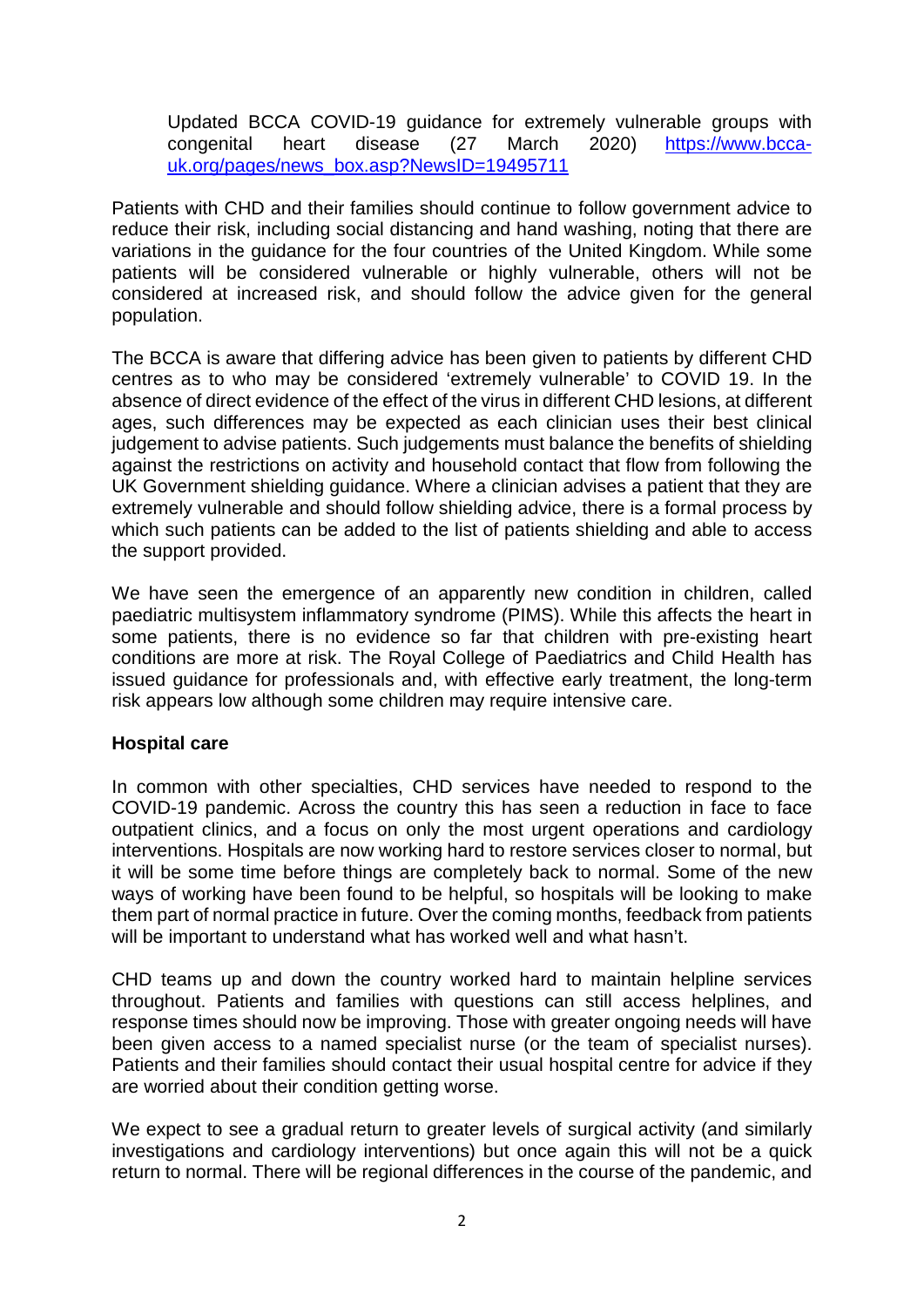the speed at which services are able to return towards normal. The need to provide a COVID secure environment, the need for additional cleaning of facilities, the need for extra time between cases and the impact of working while wearing full PPE mean that activity will continue to be at a lower level for some months yet. Clinical teams will continue to review patients on the waiting list to make sure that care continues to be provided in a timely way.

# **Outpatient clinics**

Face to face clinics have continued in many hospitals, but with fewer appointments to ensure that patients and staff can observe good infection prevention and control measures. In some cases, outreach clinics may be slower to restart than clinics at the main hospital.

If a patient must attend a clinic they will be asked to:

- maintain good hand hygiene hand gel will be provided at the entrance and throughout the hospital
- keep a safe distance from other patients, and from staff where possible
- follow the signs which will indicate where to wait and queue safely.

Cardiac centres aim to minimise the number of attendances which patients have to make. Telephone clinics and in some cases video clinics have increased and allowed continuing care to be provided without the need to attend the hospital. It's likely that we will see further development of remote monitoring.

All clinic lists have been reviewed by the clinical team to ensure that an appropriate level of care is offered to each patient.

People with coronavirus symptoms, as well as members of their household, should not attend a hospital appointment, but should continue to follow the advice to selfisolate. The hospital team can provide more advice.

Advice will be given to shielded patients by the hospital if they need to attend a clinic. This will cover any special steps to be taken.

#### **Travelling to an outpatient appointment**

When travelling to a hospital appointment, patients should follow the general advice on safer travel, available here: [https://www.gov.uk/guidance/coronavirus-covid-19](https://www.gov.uk/guidance/coronavirus-covid-19-safer-travel-guidance-for-passengers) [safer-travel-guidance-for-passengers](https://www.gov.uk/guidance/coronavirus-covid-19-safer-travel-guidance-for-passengers)

If possible, shielded patients should use their own transport. However, if this is not possible, they should use hospital transport. If a shielded patient arrives by hospital transport, they need to inform the transport drivers that they are a shielded patient. Shielded patients should avoid using public transport.

Healthwatch has some useful general information for patients and families about help with travel which is available here: [https://www.healthwatch.co.uk/advice-and](https://www.healthwatch.co.uk/advice-and-information/2019-09-26/do-you-need-help-travelling-nhs-services)[information/2019-09-26/do-you-need-help-travelling-nhs-services](https://www.healthwatch.co.uk/advice-and-information/2019-09-26/do-you-need-help-travelling-nhs-services)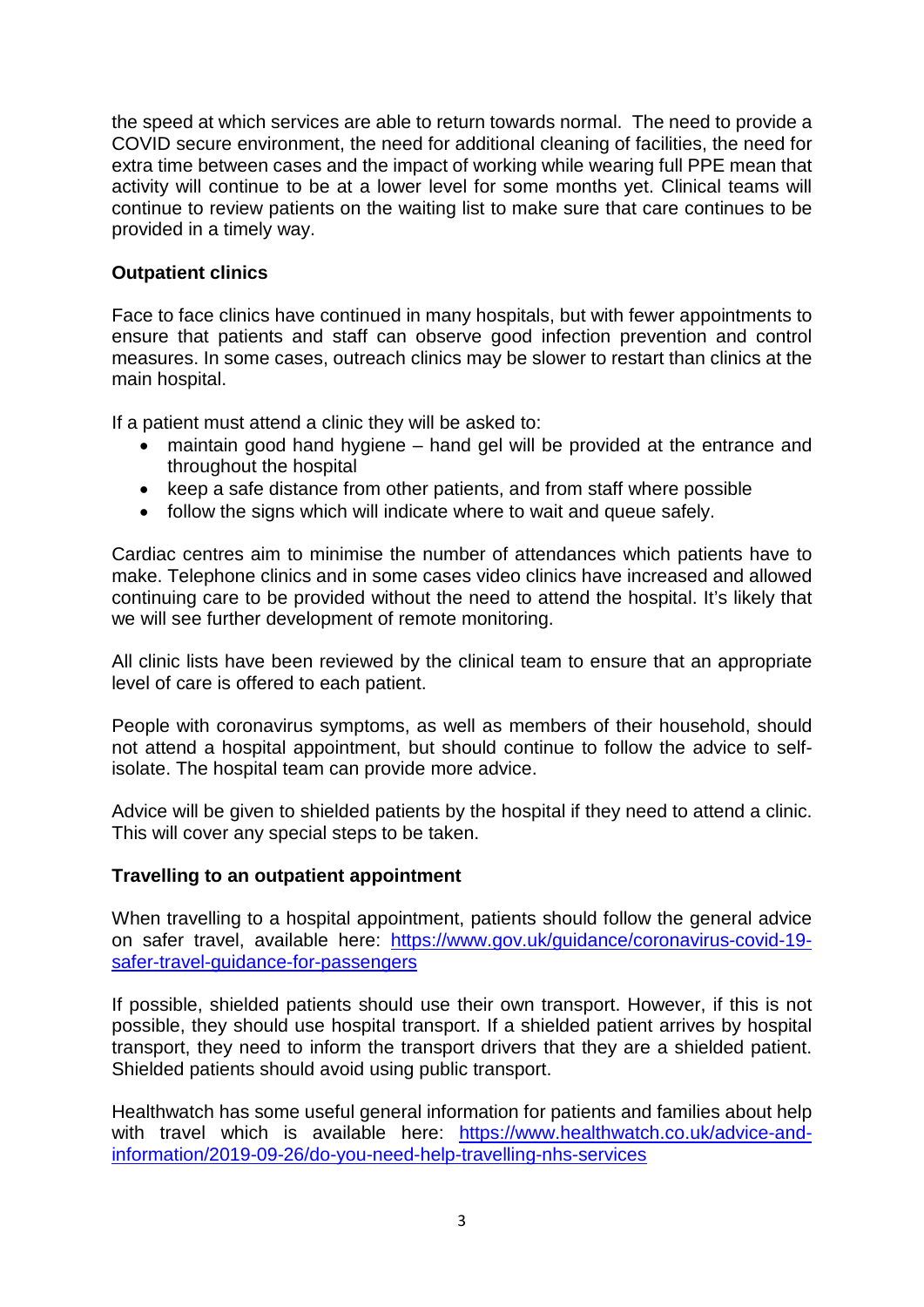# **Arrival at an outpatient clinic**

It is important that all patients and anyone accompanying them observe careful hand hygiene when arriving at hospital, on entering and leaving any clinical area and on leaving the hospital. This should involve washing their hands with soap and warm water for a minimum of 20 seconds or using alcohol gel if washing facilities are not easily available or practical.

If a shielded patient uses their own transport, they should inform the staff on arrival to the clinical area that they are a shielded patient.

#### **Inpatient admissions**

If a patient has a planned admission, they may need to self-isolate before and after coming to the hospital, along with other members of their household. The hospital concerned will provide further advice.

Patients will be tested for COVID-19 around the time of their hospital admission, even if they do not have symptoms.

#### **Face coverings**

The UK government has issued general advice on face coverings, available here: [https://www.gov.uk/government/news/public-advised-to-cover-faces-in-enclosed](https://www.gov.uk/government/news/public-advised-to-cover-faces-in-enclosed-spaces)[spaces](https://www.gov.uk/government/news/public-advised-to-cover-faces-in-enclosed-spaces)

The general advice is to consider wearing face coverings in enclosed public spaces where you may be more likely to come into contact with people you do not normally meet. The advice recommends that the general public do not use medical grade face masks.

From 15 June 2020, in England, [passengers will be required to wear a face covering](https://www.gov.uk/government/news/face-coverings-to-become-mandatory-on-public-transport)  [on public transport \(bus, coach, train, tram, ferry and aircraft\).](https://www.gov.uk/government/news/face-coverings-to-become-mandatory-on-public-transport)

[From 15 June 2020, all visitors to hospitals and outpatients in England must wear face](https://www.gov.uk/government/news/face-masks-and-coverings-to-be-worn-by-all-nhs-hospital-staff-and-visitors)  [coverings at all times.](https://www.gov.uk/government/news/face-masks-and-coverings-to-be-worn-by-all-nhs-hospital-staff-and-visitors) Members of the public are strongly urged to attend hospital wearing a face covering, but a face mask will be provided in emergencies.

#### **Returning to school, college, university and work**

The timetable for return to education and to work is expected to follow a different timetable in each of the four nations, with regional variation also possible.

#### **Extremely Vulnerable/Shielding**

Children who have been placed into the "extremely clinically vulnerable" category by their cardiac clinical team should not re-attend school at present.

Similarly, adult patients in this group should not return to work.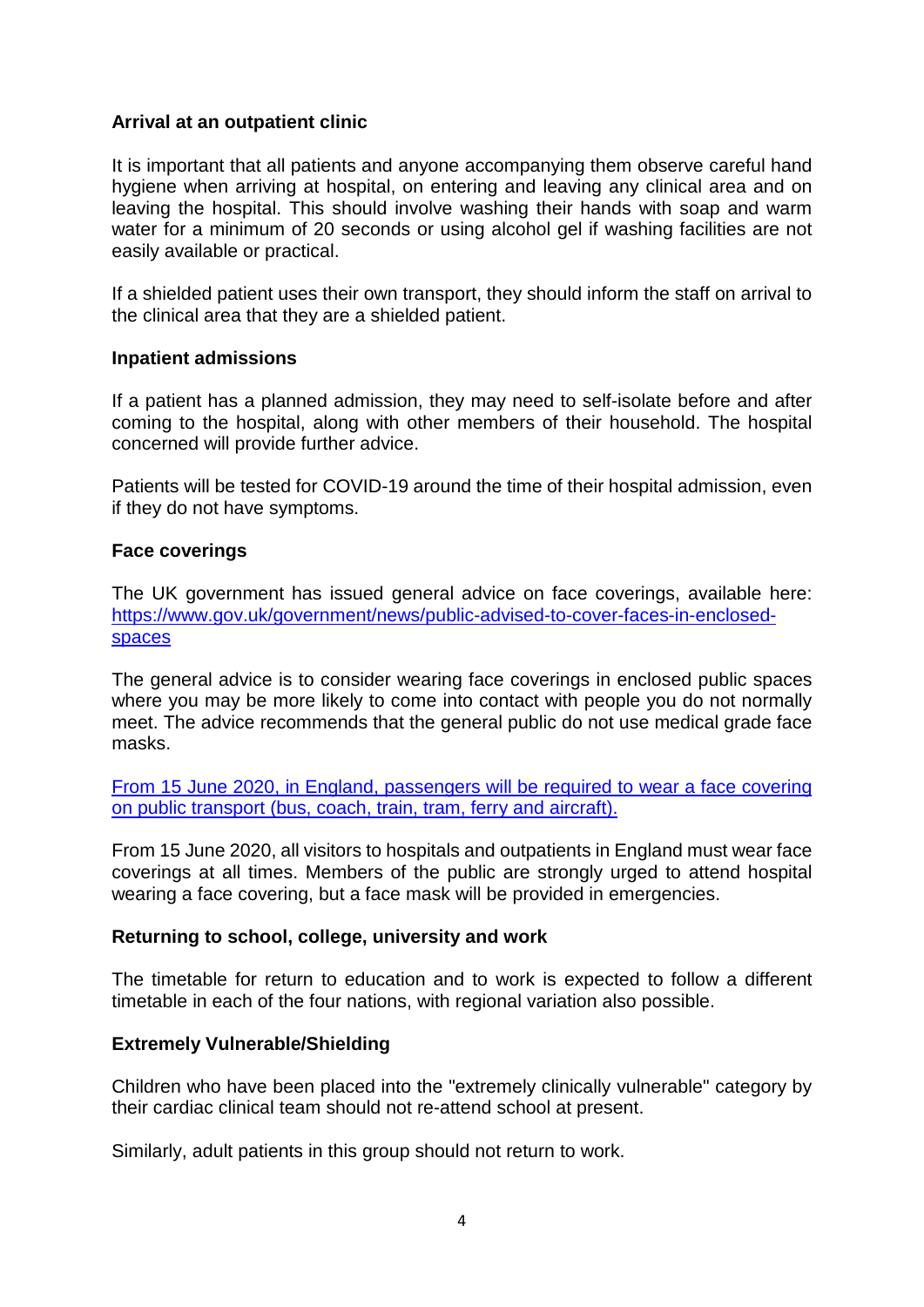People who live in a household with someone who is [extremely clinically vulnerable](https://www.gov.uk/government/publications/guidance-on-shielding-and-protecting-extremely-vulnerable-persons-from-covid-19)  [and shielding](https://www.gov.uk/government/publications/guidance-on-shielding-and-protecting-extremely-vulnerable-persons-from-covid-19) should only attend if stringent social distancing can be adhered to and the child or young person is able to understand and follow those instructions.

# **Vulnerable**

Parents should follow medical advice for children who are considered clinically vulnerable. Returning to school should follow a risk assessment by the school based on the clinical situation as well as the school's plans to be able to maintain social distancing and other measures to reduce the potential spread of Coronavirus.

Children and young people who live with someone who is clinically vulnerable (but not extremely clinically vulnerable) as defined in the [social distancing guidance](https://www.gov.uk/government/publications/staying-alert-and-safe-social-distancing) and including those who are pregnant, can attend.

The Royal College of Paediatrics and Child Health guidance states that: "Clinically vulnerable children, who are under secondary or specialist care for an underlying health condition are, on the balance of probabilities, more likely to benefit from returning to school when their year group does so. These families may need a conversation with their treating teams to balance the potential risks and any familial anxiety."

If you are in doubt about the vulnerability of your child, your cardiac unit should be able to offer advice. Where possible, and if it is essential to do so, written information may also be provided.

Similarly, employers will undertake work place risk assessments for clinically vulnerable adults who cannot work from home.

Other CHD patients, not considered to be vulnerable or extremely vulnerable, should follow government advice available here:

<https://www.gov.uk/government/publications/staying-alert-and-safe-social-distancing>

<https://www.gov.uk/guidance/working-safely-during-coronavirus-covid-19>

# **Testing**

Testing, both for active COVID-19 infection and for antibodies will be determined by the UK Government policy at the time.

At this stage the value of antibody tests is limited to answering the question of whether someone has had the virus or not and does not give any confirmation of future immunity.

Further information is available here: [https://www.gov.uk/government/publications/coronavirus-covid-19-antibody](https://www.gov.uk/government/publications/coronavirus-covid-19-antibody-tests/coronavirus-covid-19-antibody-tests)[tests/coronavirus-covid-19-antibody-tests](https://www.gov.uk/government/publications/coronavirus-covid-19-antibody-tests/coronavirus-covid-19-antibody-tests)